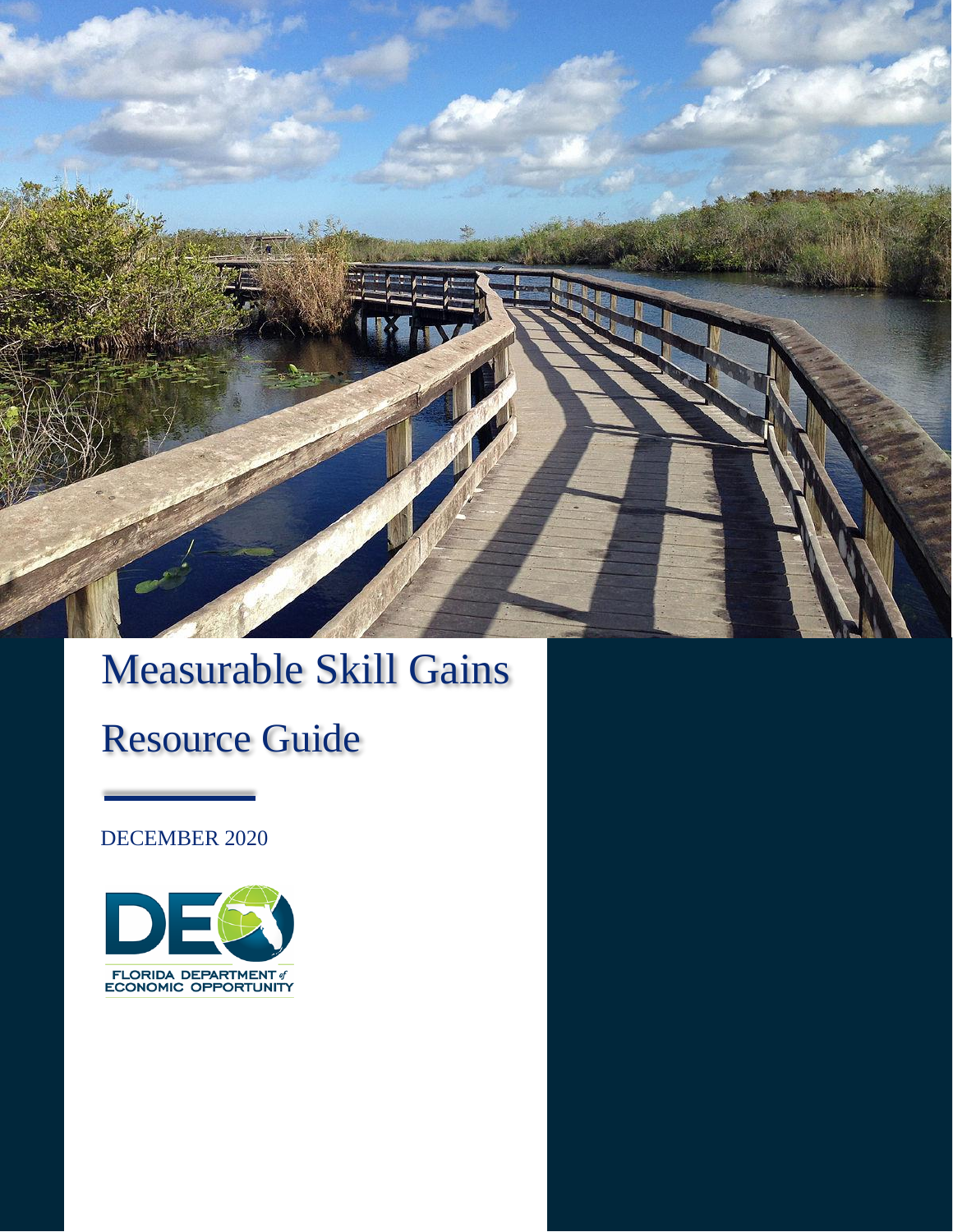# **Table of Contents**

| 1. |  |
|----|--|
| 2. |  |
| 3. |  |
| 4. |  |
| 5. |  |
|    |  |
|    |  |
| 6. |  |
| 7. |  |
| 8. |  |
| 9. |  |
|    |  |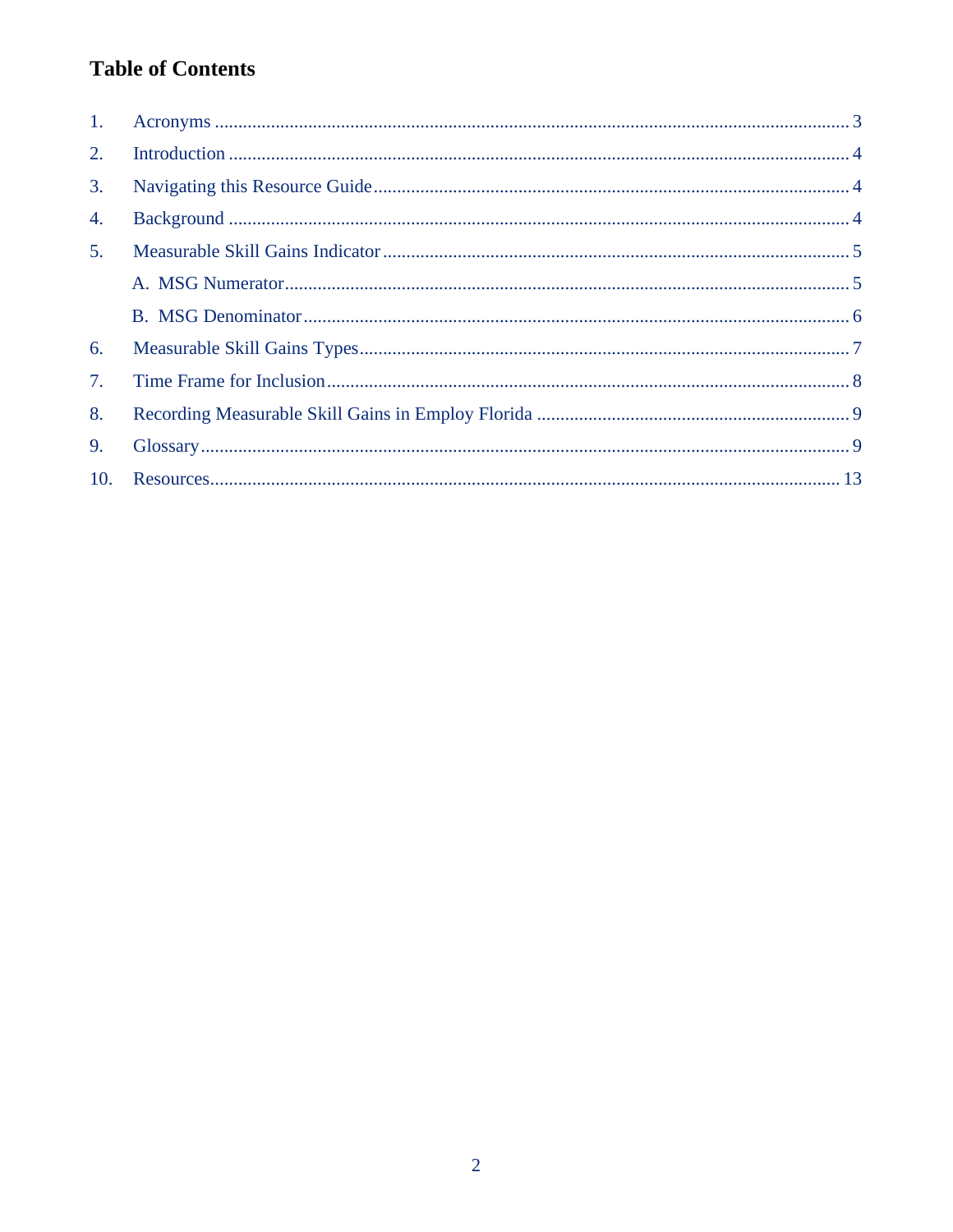# <span id="page-2-0"></span>**1. Acronyms**

The following acronyms are used throughout this resource guide. This page is a reference for all abbreviations.

| <b>CFR</b>   | Code of Federal Regulations                   |
|--------------|-----------------------------------------------|
| <b>DEO</b>   | Department of Economic Opportunity            |
| <b>DW</b>    | <b>Dislocated Worker</b>                      |
| <b>EFL</b>   | <b>Educational Functioning Level</b>          |
| <b>ESOL</b>  | <b>English Speakers of Other Languages</b>    |
| <b>ETA</b>   | <b>Employment and Training Administration</b> |
| <b>ETPL</b>  | Eligible Training Provider List               |
| <b>FY</b>    | <b>Fiscal Year</b>                            |
| <b>HSE</b>   | <b>High School Equivalency</b>                |
| <b>IEP</b>   | <b>Individual Employment Plan</b>             |
| <b>ISY</b>   | In-School Youth                               |
| <b>IRS</b>   | <b>Internal Revenue Service</b>               |
| LMI          | <b>Labor Market Information</b>               |
| <b>LWDB</b>  | <b>Local Workforce Development Board</b>      |
| <b>MIS</b>   | <b>Management Information System</b>          |
| <b>MSG</b>   | <b>Measurable Skill Gains</b>                 |
| <b>OST</b>   | <b>Occupational Skills Training</b>           |
| <b>OSY</b>   | Out-of-School Youth                           |
| <b>OJT</b>   | On-the-Job Training                           |
| <b>PY</b>    | Program Year                                  |
| <b>TAA</b>   | <b>Trade Adjustment Assistance</b>            |
| <b>TEGL</b>  | Training and Employment Guidance Letter       |
| <b>USDOL</b> | United States Department of Labor             |
| <b>VOS</b>   | Virtual One Stop                              |
| <b>WIOA</b>  | Workforce Innovation and Opportunity Act      |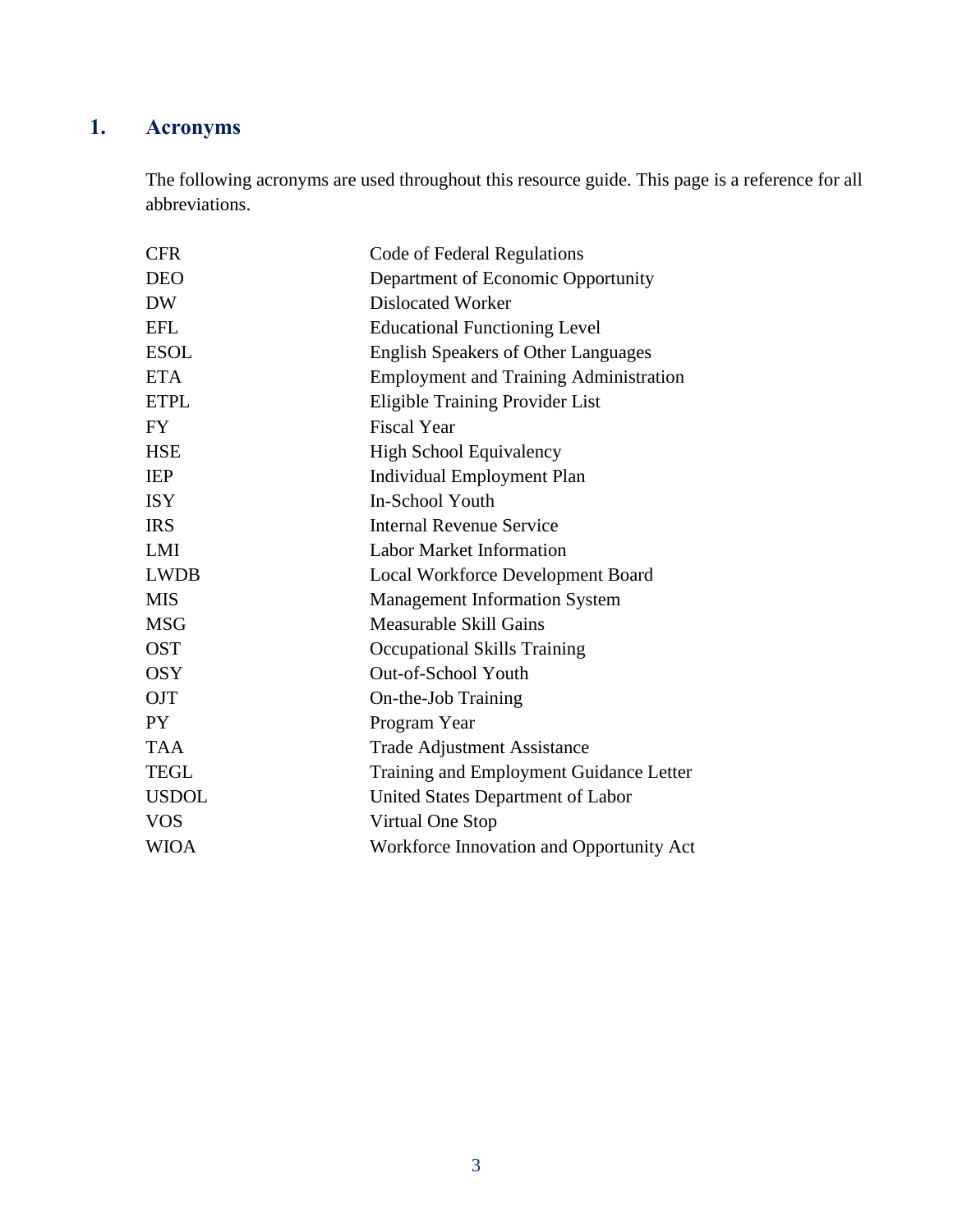### <span id="page-3-0"></span>**2. Introduction**

The purpose of this guide is to inform Local Workforce Development Board (LWDB) and provider staff of the requirements surrounding Measurable Skill Gains. For questions related to this guide, please contact the Florida Department of Economic Opportunity (DEO) Bureau of One-Stop and Program Support's WIOA program team at [WIOA@deo.myflorida.com.](mailto:WIOA@deo.myflorida.com)

### <span id="page-3-1"></span>**3. Navigating this Resource Guide**

Staff may search this document for keywords, much like searching on the internet. By pressing and holding the "Ctrl" key followed by the "F" key on the keyboard, Adobe will open a search box at the top, right-hand side of this guide. By typing in words like "high school equivalent", Adobe will show the pages with those words on it. Use this function for quick reference.

Hyperlinks are used throughout this guide to redirect users to definitions, sample forms and external websites. Hyperlinks are categorized as follows:

- Blue and underlined text: Refers to a section of this document or a definition found in the glossary section at the end of this guide; click and you will be taken to the definition.
- Purple [and underlined text](http://www.floridajobs.org/office-directory/division-of-workforce-services/workforce-programs/trade-program)**:** This is a hyperlink to an external web page or e-mail contact.

#### <span id="page-3-2"></span>**4. Background**

The [Workforce Innovation and Opportunity Act \(WIOA\)](#page-12-1) establishes primary indicators of performance and performance reporting requirements to assess the effectiveness of states and local areas in achieving positive outcomes for individuals served by the workforce development system's programs which include Adult, Dislocated Worker (DW), and Youth programs authorized under WIOA Title I. Measurable Skill Gains(MSG) is one of these primary indicators of performance.

MSG is defined as the documented academic, technical, occupational or other forms of progress, towards such a credential or employment. Depending upon the type of education or training program in which a [participant](#page-11-0) is enrolled, documented progress is defined as one of the following:

- a. Documented achievement of at least one educational functioning level of a participant who is receiving instruction below the postsecondary education level;
- b. Documented attainment of a secondary school diploma or its recognized equivalent;
- c. Secondary or postsecondary transcript or report card for a sufficient number of credit hours that shows a participant is meeting academic standards;
- d. Satisfactory or better progress report, towards established milestones from an employer or training provider who is providing training; or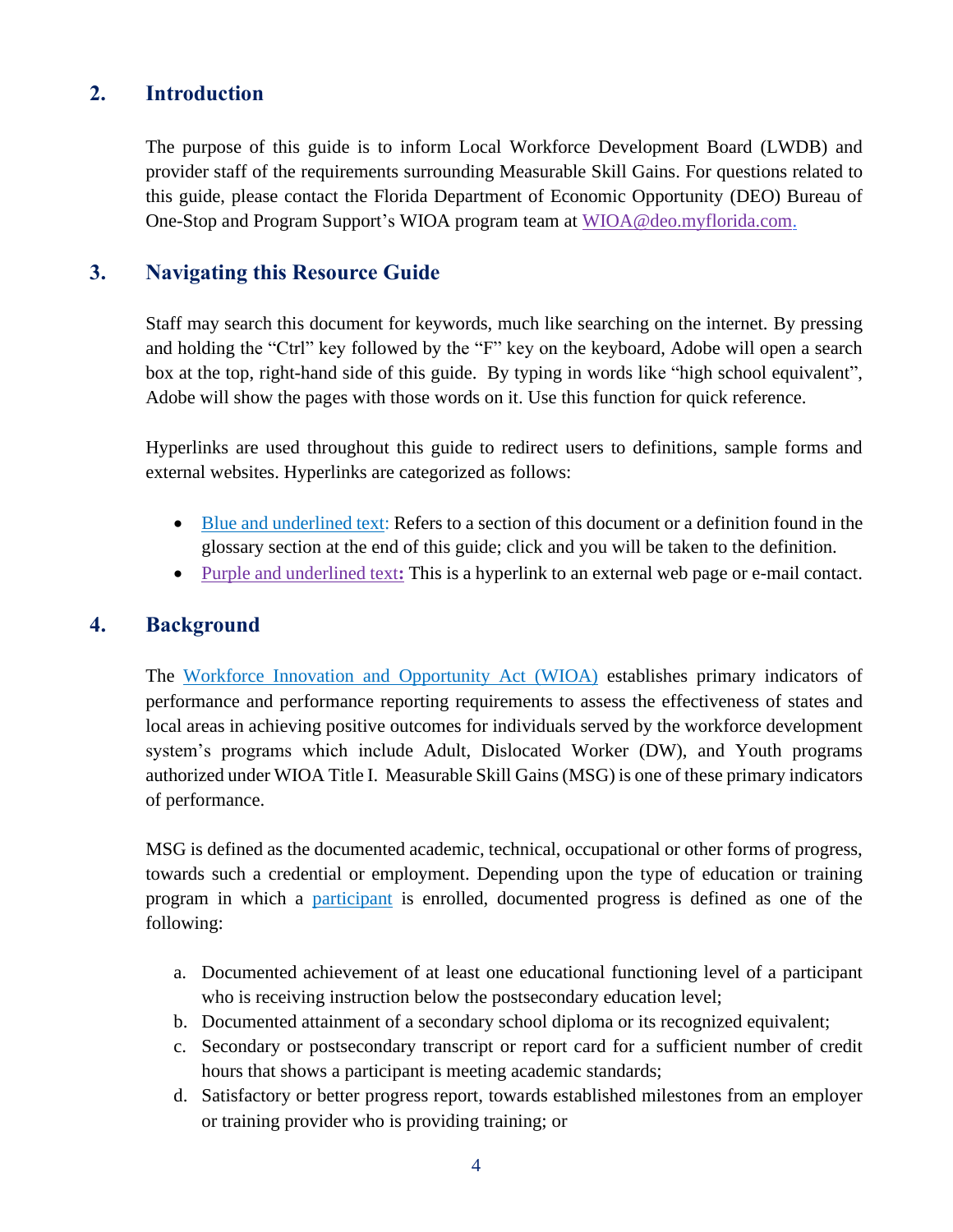e. Successful passage of an exam that is required for a specific occupation or progress in attaining technical or occupational skills as evidenced by trade-related benchmarks, such as knowledge-based exams.

Note: Documented progress will be discussed in more detail in **Section 6. Measurable Skill Gains Type** of this guide.

# <span id="page-4-0"></span>**5. Measurable Skill Gains Performance Indicator**

The MSG performance indicator is a real-time, non[-exit-](#page-9-0)based indicator designed to measure inprogress skill gains made by participants [enrolled](#page-9-1) in education and training programs. The MSG indicator is calculated by determining the percentage of participants who, during a program year, are in an education or training program that leads to a [recognized postsecondary credential](#page-11-1) or employment during a program year. The performance indicator for MSG is calculated by dividing the total number of the participants in the numerator by the total number of participants in the denominator.

Participants in the MSG indicator include:

- a. WIOA Adult or DW participants enrolled in approved training programs that lead to a credential;
- b. WIOA Adult and DW participants who are enrolled in a training program that leads to a [High School Equivalency](#page-9-2) (HSE);
- c. WIOA Adult and DW participants enrolled in [On-the-Job Training](#page-10-0) (OJT) and [Customized Training;](#page-9-3)
- d. WIOA [In-School Youth](#page-10-1) participants; and
- e. Certain [Out-of-School Youth](#page-10-2) participants enrolled in [occupational skills training,](#page-10-3) secondary or postsecondary.

Note: For WIOA Youth, OJT is considered a type of [work experience](#page-12-2) and not training; therefore, an Out-of-School Youth participant in OJT is not included in the MSG performance indicator.

#### <span id="page-4-1"></span>**A. MSG Numerator**

To be included in the numerator of the MSG indicator, the participant must be included in the denominator and have a documented MSG outcome within the appropriate [training](#page-11-2)  [service.](#page-11-2)

Only one of the five (5) [types of MSG](#page-6-0) outcomes is required per [period of performance](#page-11-3) per program year. For customers who cross over through multiple program years, a new MSG outcome will need to be recorded for each program year the participant is active and continues in an education or training service. A participant may have achieved more than one type of gain in a period; however, only one gain per participant in a period may be used to calculate success on the MSG performance indicator.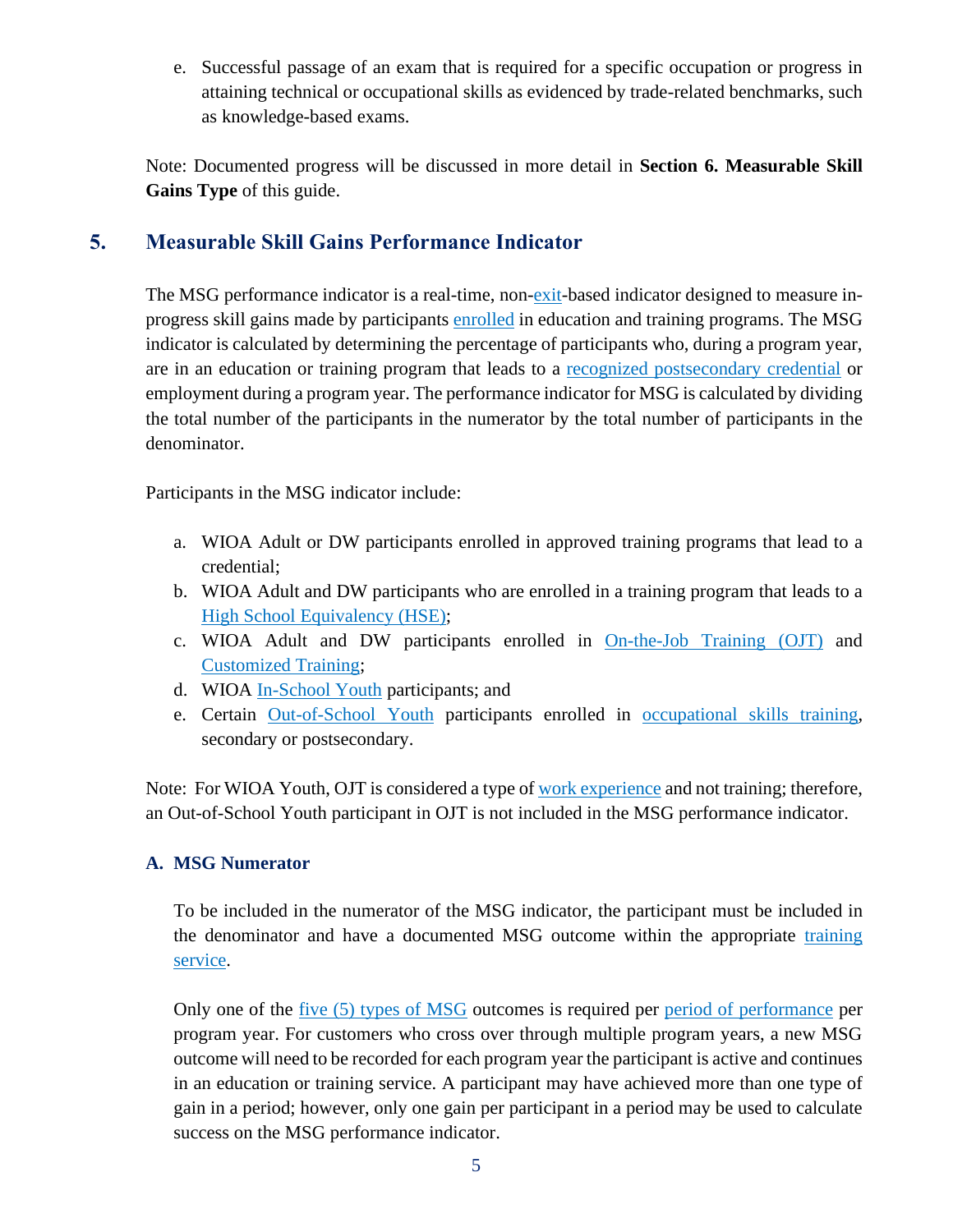### <span id="page-5-0"></span>**B. MSG Denominator**

All participants who, during any point in the program year, are enrolled in an education or training program that leads to a recognized postsecondary credential or employment are included in the denominator. Employ Florida training-related service codes that place participants in the MSG denominator are included in the table below.

| <b>Employ Florida Service Codes Mapped to MSG</b> |                                                             |  |  |  |  |
|---------------------------------------------------|-------------------------------------------------------------|--|--|--|--|
| Code<br><b>Service Description</b>                |                                                             |  |  |  |  |
| 222                                               | English as a Second Language (ESL)                          |  |  |  |  |
| 300                                               | Occupational Skills Training - Approved Provider (ITA)      |  |  |  |  |
| 301                                               | On-The-Job Training                                         |  |  |  |  |
| 302                                               | <b>Entrepreneurial Training</b>                             |  |  |  |  |
| 303                                               | Occupational Skills Distance Learning                       |  |  |  |  |
| 304                                               | <b>Customized Training</b>                                  |  |  |  |  |
| 305                                               | Skill Upgrading and Retraining                              |  |  |  |  |
| 308                                               | Prerequisite-Adult                                          |  |  |  |  |
| 315                                               | Adult Literacy, Basic Skills, GED Prep                      |  |  |  |  |
| 316                                               | Incumbent Worker Training (Local)                           |  |  |  |  |
| 317                                               | Other Occupational Skills Training - Adult                  |  |  |  |  |
| 318                                               | Other Non-Occupational Skills Training - Adult              |  |  |  |  |
| 324                                               | Adult Educ w/ Occ. Skills Training -Approved Provider (ITA) |  |  |  |  |
| 328                                               | Occupational Skills Training - Non Approv Provider (No ITA) |  |  |  |  |
| 329                                               | Registered Apprenticeship - Adult and Dislocated Workers    |  |  |  |  |
| 332                                               | TAA Approved On-the-Job Training                            |  |  |  |  |
| 333                                               | <b>TAA Approved Customized Training</b>                     |  |  |  |  |
| 334                                               | TAA Approved Occupational Skills Training                   |  |  |  |  |
| 335                                               | TAA Approved Remedial Training                              |  |  |  |  |
| 337                                               | <b>TAA Prerequisite Training</b>                            |  |  |  |  |
| 338                                               | <b>TAA Apprenticeship Training</b>                          |  |  |  |  |
| 341                                               | TAA - Occupational Skills Training - Non Approv Provider    |  |  |  |  |
| 403                                               | Other Occupational Skills Training - Youth                  |  |  |  |  |
| 404                                               | Other Non-Occupational Skills Training - Youth              |  |  |  |  |
| 405                                               | Prerequisite – Youth                                        |  |  |  |  |
| 407                                               | <b>Customized Training - Youth</b>                          |  |  |  |  |
| 415                                               | <b>Enrolled in Alternative Secondary Education</b>          |  |  |  |  |
| 416                                               | Occupational Skills Training - Approved Provider            |  |  |  |  |
| 418                                               | <b>Adult Education (GED)</b>                                |  |  |  |  |
| 424                                               | Registered Apprenticeship - Youth                           |  |  |  |  |
| 429                                               | Enrolled in Secondary School (H.S.)                         |  |  |  |  |
| 430                                               | Youth Occupational Skills Training - Non-Approved Providers |  |  |  |  |
| 431                                               | <b>Alternative Secondary School Services</b>                |  |  |  |  |
| 439                                               | Post-Secondary Education-During Participation - Youth       |  |  |  |  |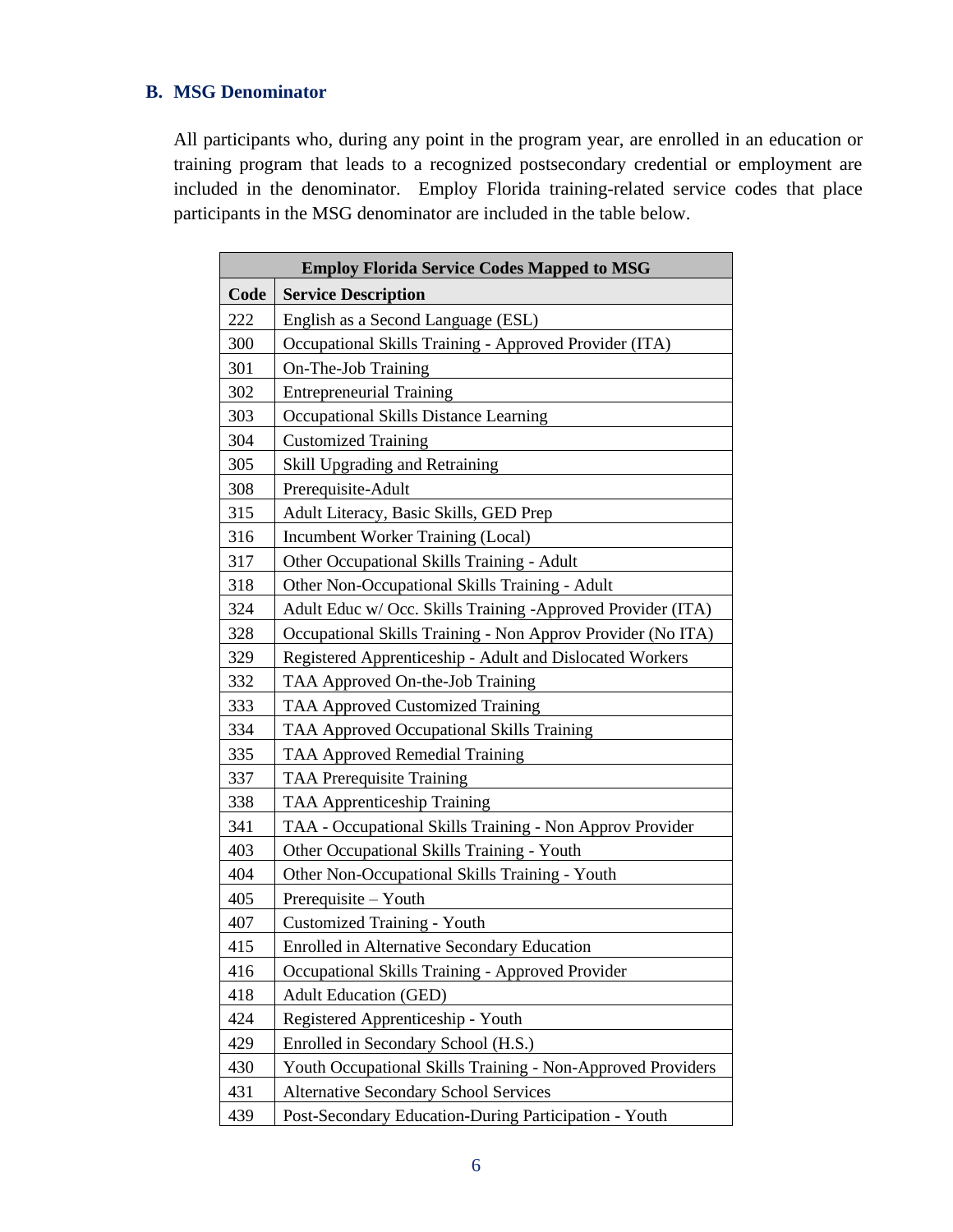# <span id="page-6-0"></span>**6. Measurable Skill Gains Types**

The five (5) types of MSGs, their definitions and example documentation are included in the table below.

|                | <b>Type</b>                                               | <b>Measurable Skill Gains Defined</b>                                                                                                                                                                                                   |
|----------------|-----------------------------------------------------------|-----------------------------------------------------------------------------------------------------------------------------------------------------------------------------------------------------------------------------------------|
| $\mathbf{1}$   | <b>Educational Functioning Level (EFL)</b>                | Documented achievement of at least one educational<br>functioning level of a participant who is receiving<br>instruction below the postsecondary education level.                                                                       |
|                |                                                           | <i>Example Documentation:</i> Comparing a participant's initial<br>EFL as measured by a basic skills pre-test with the<br>participant's EFL as measured by the same basic skills post-<br>test; or,                                     |
|                |                                                           | Enrollment in postsecondary education or training after exit<br>but during the same program year in which exit occurred.                                                                                                                |
| $\overline{2}$ | School<br>Diploma<br>Secondary<br><b>or</b><br>Equivalent | The documented attainment of a secondary-school diploma<br>or its recognized equivalent. A participant must be enrolled<br>in basic education, secondary education, or an HSE<br>preparatory course during the period of participation. |
|                |                                                           | Note: This MSG also may be counted toward the Credential<br>Attainment Rate if the participant was enrolled in<br>postsecondary education or employed in any of the four<br>quarters following exit.                                    |
|                |                                                           | <i>Example Documentation:</i> Copy of the secondary school<br>diploma.                                                                                                                                                                  |
| 3              | Secondary Transcript / Report Card<br><b>or</b>           | A report card or transcript shows that a participant is<br>achieving academic standards.                                                                                                                                                |
|                | Postsecondary Transcript / Report<br>Card                 | Secondary (Grades 9-12): Transcript or report card (youth<br>only) for one semester showing that the participant is<br>achieving academic standards.                                                                                    |
|                |                                                           | Postsecondary: Completion of sufficient college<br><sub>or</sub><br>university academic credit hours as demonstrated by:                                                                                                                |
|                |                                                           | at least 12 hours in one semester during the program<br>٠<br>year, if full-time student; or<br>at least 12 hours within the same 12-month period that<br>$\bullet$<br>ends in the program year, if part-time student.                   |
|                |                                                           | <i>Example Documentation:</i> Transcript or report card for one<br>semester showing that the participant demonstrating<br>satisfactory achievement in all classes.                                                                      |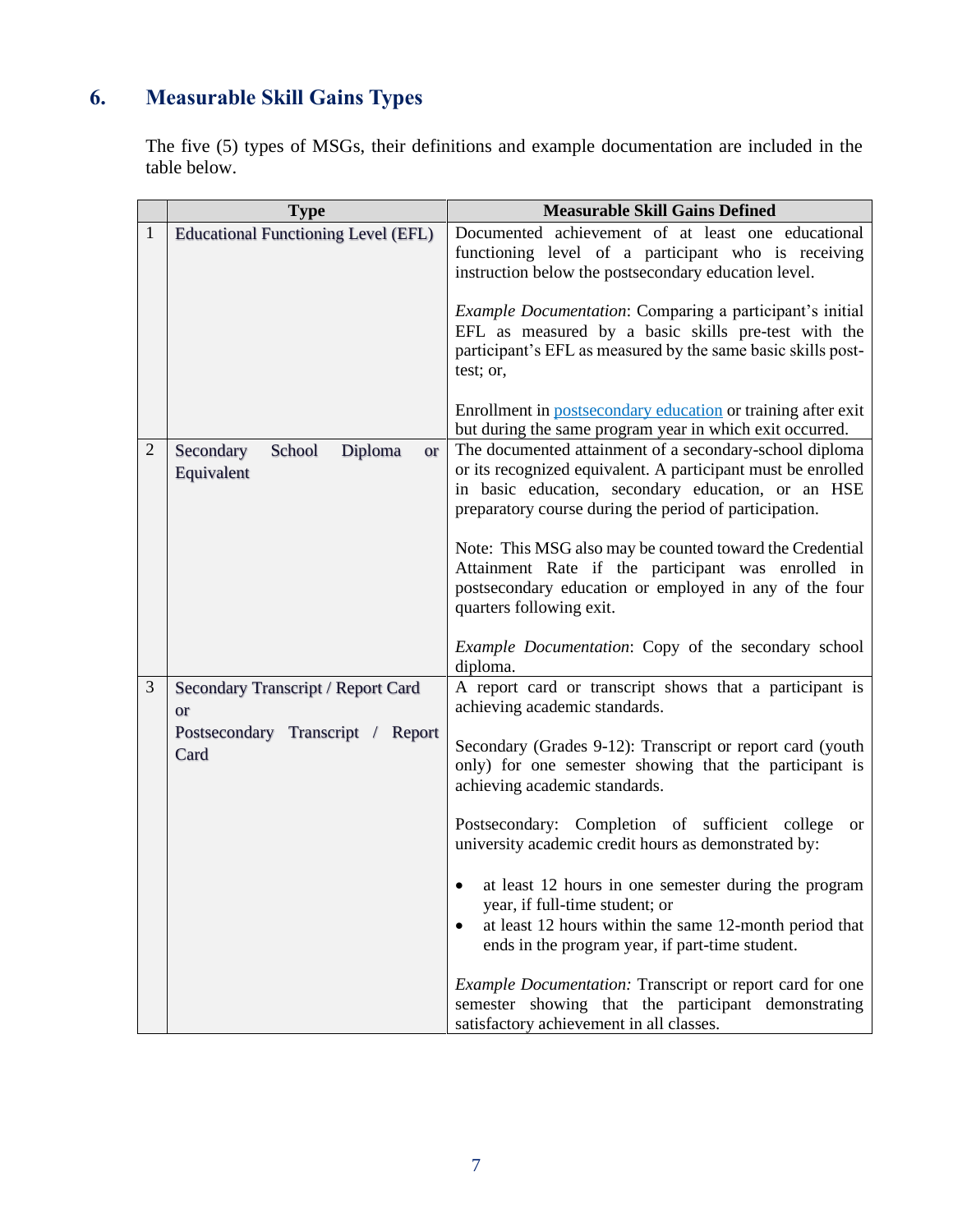| $\overline{4}$ | <b>Training Milestone</b> | Report from an employer or training provider documenting<br>the participant's achievement of established milestones,<br>such as completion of on-the-job training (OJT), completion<br>of one year of an apprenticeship training program, or similar<br>milestones.                                                        |
|----------------|---------------------------|----------------------------------------------------------------------------------------------------------------------------------------------------------------------------------------------------------------------------------------------------------------------------------------------------------------------------|
|                |                           | Increases in rate of pay resulting from newly acquired skills<br>or increased performance also can be used to document<br>progress (this does not include greater pay from working<br>additional hours).                                                                                                                   |
|                |                           | Note: LWDBs are granted flexibility to define progress for<br>training milestones; however, LWDBs must define progress<br>and define acceptable types of documentation for this type<br>of MSG in their local policies.                                                                                                    |
|                |                           | Example Documentation: Satisfactory or better progress<br>report from an employer or training provider that is<br>providing training (e.g., training reports showing completed<br>milestones, increases in pay resulting from new skills, or<br>increased performance.)                                                    |
| 5              | <b>Skills Progression</b> | Documented passage of an exam required for an occupation<br>or progress attaining technical/occupational skills as<br>evidenced by trade-related benchmarks.                                                                                                                                                               |
|                |                           | Passage of an exam may include passing a component exam<br>in a registered apprenticeship program or an employer-<br>required knowledge-based exam, satisfactory attainment of<br>an element on an industry or occupational competency-<br>based assessment, or other completion test necessary to<br>obtain a credential. |
|                |                           | Note: Passing a test in an academic course by participants<br>enrolled in a traditional secondary or postsecondary<br>education program is not considered a gain for this MSG<br>type.                                                                                                                                     |
|                |                           | Note: The participant must have their high school diploma<br>or equivalent reported in Employ Florida prior to reporting<br>any postsecondary diploma credential to receive credit for<br>the MSG.                                                                                                                         |
|                |                           | Example Documentation: Copy of results of exam, test or<br>assessment or copy of diploma or certificate.                                                                                                                                                                                                                   |

## <span id="page-7-0"></span>**7. Time Frame for Inclusion**

Skill gains are not based on the participant's exit date. Skill gains are based on the Program Year (PY) (July 1 - June 30). The MSG performance indicator is not an exit-based measure. Instead, it is a live, in-program measure intended to capture important progressions through pathways that offer different services based on program purposes and participant needs. A new period of participation is counted each time a participant enrolls into a training/education program. If the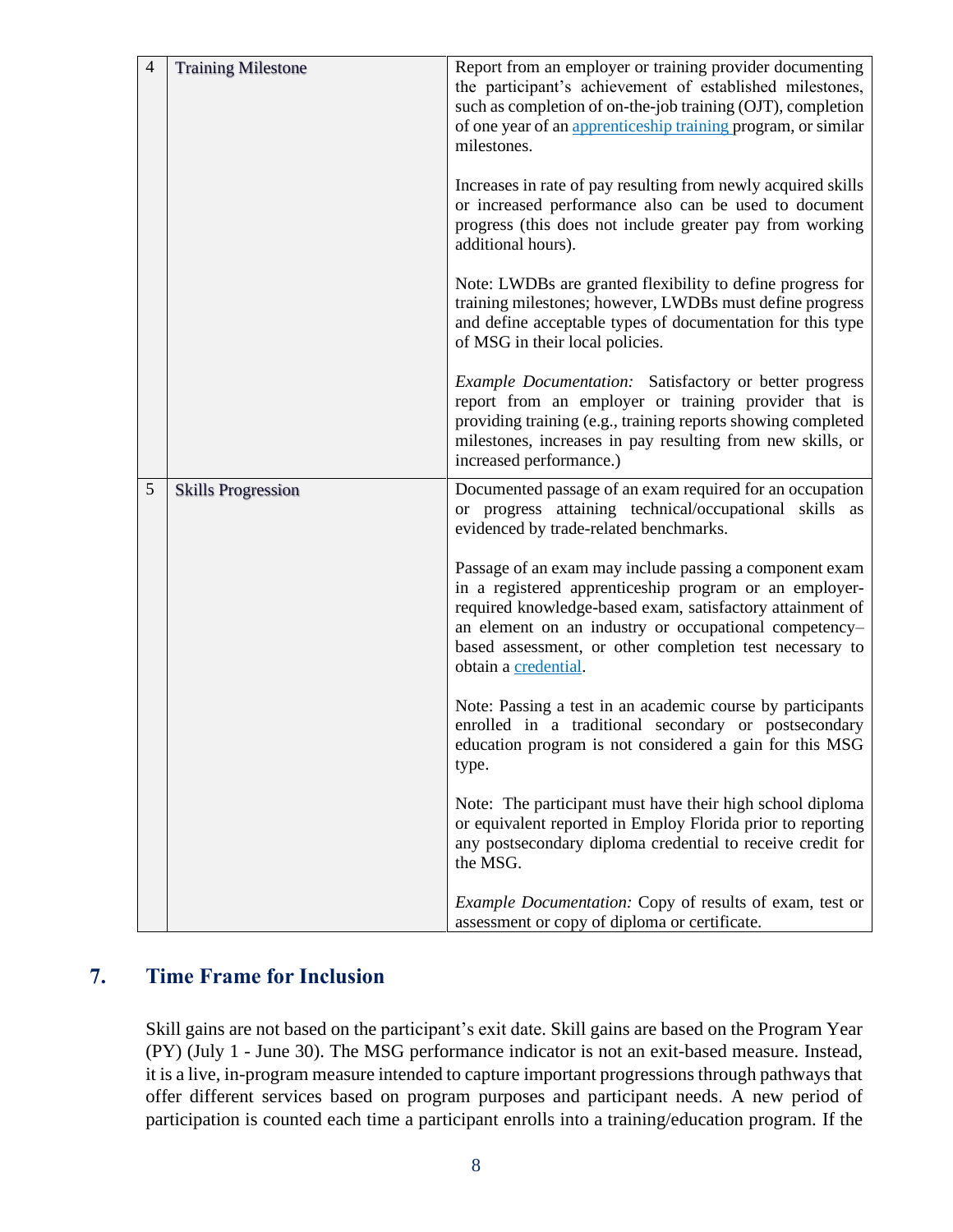period of participation spans over multiple PYs, then a new MSG must be calculated for each PY the participant is enrolled in an education or training program.

LWDBs must not delay enrollment or services to participants to ensure an MSG is captured for the PY. For example, if a training program begins May 2020, then it may be unlikely the individual attains an MSG prior to the end of June 2020. It is understood that not all individuals will attain an MSG the first year of training if they were enrolled in the final months of the PY. LWDBs must close completed training/education services in a timely manner to ensure that customers are removed from the measure upon training completion.

LWDBs are required to document MSGs during the PY that a participant is enrolled in education or training, regardless if the participant exits in the same PY. An MSG may be added after exit, and if applicable, may be counted toward the previous PY if it is recorded before the final business day of the month (July) following the previous  $PY$ 's end (June  $30<sup>th</sup>$ ). This requirement applies to each PY the participant is enrolled in an education or training program.

| <b>WIOA Measurable Skill Gains Time Frame Examples</b>                  |                        |                  |                  |  |  |  |
|-------------------------------------------------------------------------|------------------------|------------------|------------------|--|--|--|
|                                                                         | <b>Example 1</b>       | <b>Example 2</b> | <b>Example 3</b> |  |  |  |
| Participant's Enrollment Date                                           | Jan 2020               | Feb 2020         | Aug 2020         |  |  |  |
|                                                                         | (PY19)                 | (PY19)           | (PY20)           |  |  |  |
| Participant's Training Start Date                                       | Jan 2020               | Mar 2020         | Jan 2020*        |  |  |  |
|                                                                         | (PY19)                 | (PY19)           | (PY19)           |  |  |  |
| Participant's Training                                                  | Oct 2020               | May 2020         | Nov 2020         |  |  |  |
| <b>Completion Date</b>                                                  | (PY20)                 | (PY19)           | (PY20)           |  |  |  |
| Participant's Job Placement                                             | Oct 2020               | Aug 2020         | Aug 2021         |  |  |  |
| <b>Services End Date</b>                                                | (PY20)                 | (PY20)           | (PY21)           |  |  |  |
| <b>PY Participant is in MSG</b>                                         | <b>PY 19 and PY 20</b> | PY 19 ONLY       | PY 20 ONLY       |  |  |  |
| <b>Indicator</b>                                                        |                        |                  |                  |  |  |  |
| *Already enrolled in postsecondary training at time of WIOA enrollment. |                        |                  |                  |  |  |  |

#### **D. Table 6A**

## <span id="page-8-0"></span>**8. Recording Measurable Skill Gains in Employ Florida**

MSGs must be recorded by staff in the state's labor exchange and case management system, Employ Florida. MSGs are entered in the participant's program application by expanding either the Measurable Skills Gain, Educational Functioning Level or Credential Attainment ribbons and following the steps outlined in [Section 6-108: Programs –](https://www.employflorida.com/admin/gsipub/htmlarea/uploads/Staff%20Guide_06_Programs_WIOA.pdf) WIOA of the Virtual One-Stop User Guide.

## <span id="page-8-2"></span><span id="page-8-1"></span>**9. Glossary**

**Apprenticeship Training** - A program combining OJT training with related instruction that enables workers to master the practical and technical skills required for a skilled occupation.

<span id="page-8-3"></span>**Credential** - A verification of qualification or competence issued to an individual by a third party with the relevant authority or jurisdiction to issue such credentials (such as an accredited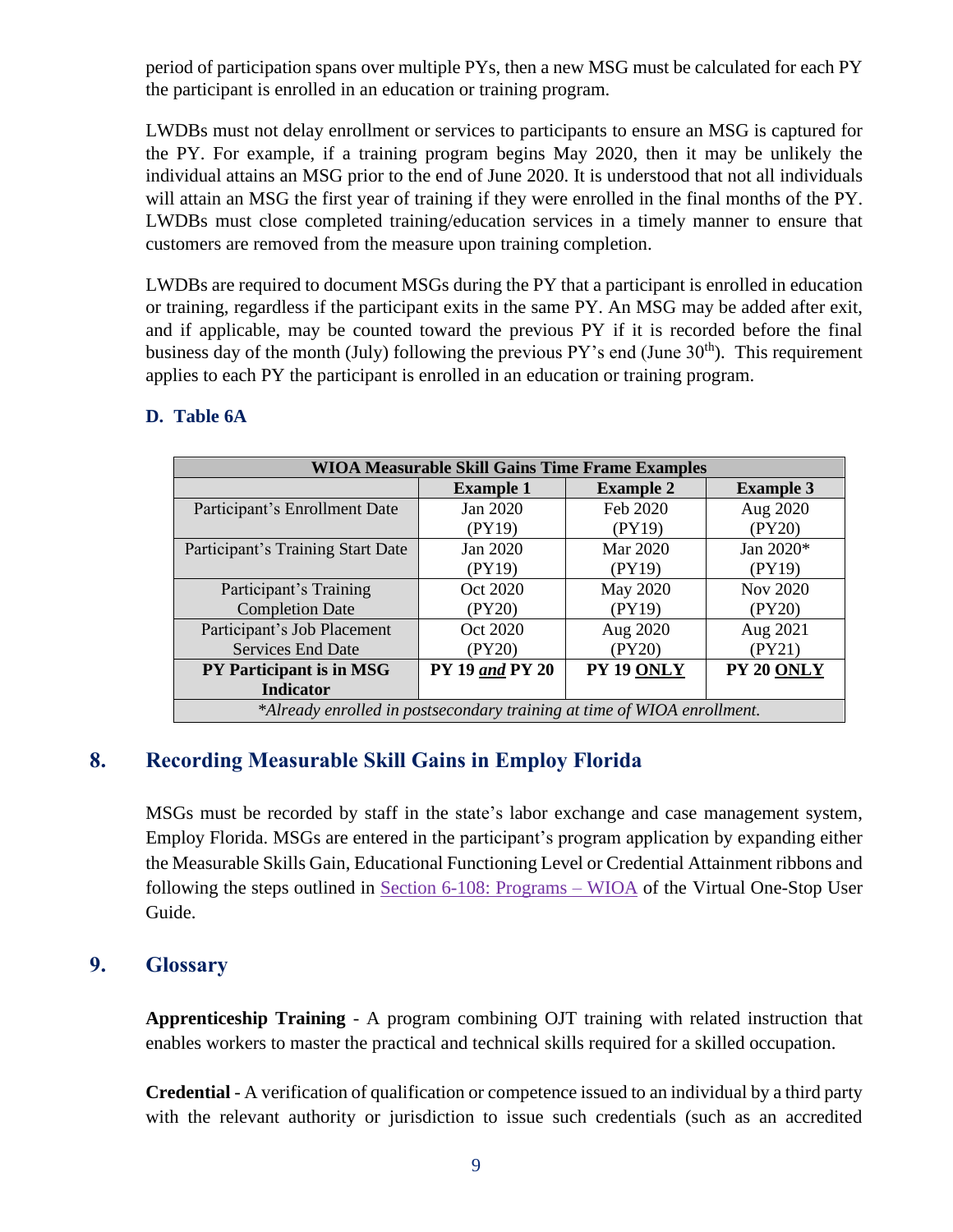educational institution, an industry recognized association, or an occupational association or professional society).

The range of different types of credentials includes:

- a. Educational diplomas, certificates and degrees;
- b. Registered apprenticeship certificates;
- c. Occupational licenses (typically awarded by State government agencies);
- d. Personnel certifications from industry or professional associations; and
- e. Other skill certificates for specific skill sets or competencies within one or more industries or occupations (e.g. writing, leadership, etc.).

These categories of credentials are further defined and described in Training and Employment [Guidance Letter \(TEGL\)](https://wdr.doleta.gov/directives/attach/TEGL15-10a2.pdf) 15-10 Attachment 2.

### <span id="page-9-3"></span>**Customized Training** - Training that is:

- a. Designed to meet the special requirements of an employer (including a group of employers);
- b. Conducted with a commitment by the employer to employ an individual upon successful completion of the training; and
- c. Employer supported by paying a significant portion of the cost of training, as determined by the LWDB involved, taking into account the size of the employer and such other factors as the local board determines to be appropriate which may include the number of employees participating in training, wage and benefit levels of those employees (at present and anticipated upon completion of the training), relation of the training to the competitiveness of a participant, and other employer-provided training and advancement opportunities.

<span id="page-9-1"></span>**Enrolled in Training** - Training for the participant has been approved and scheduled to start within 30 days.

<span id="page-9-0"></span>**Exit** - For the Adult, DW, and Youth programs under WIOA Title I and the Employment Services authorized by the Wagner-Peyser Act as amended by WIOA Title III, exit date is the last date of service.

The last day of service cannot be determined until at least ninety (90) days have elapsed since the participant last received services and there are no plans to provide the participant with future services. At that point, the exit date is applied retroactively to the last date of service. Ninety (90) days of no service does not include self-service, or information-only activities, or follow-up services.

<span id="page-9-2"></span>**High School Equivalency Diploma** - A General Equivalency Diploma (GED) is a high school equivalency diploma. It is obtained by passing the General Educational Diploma Equivalency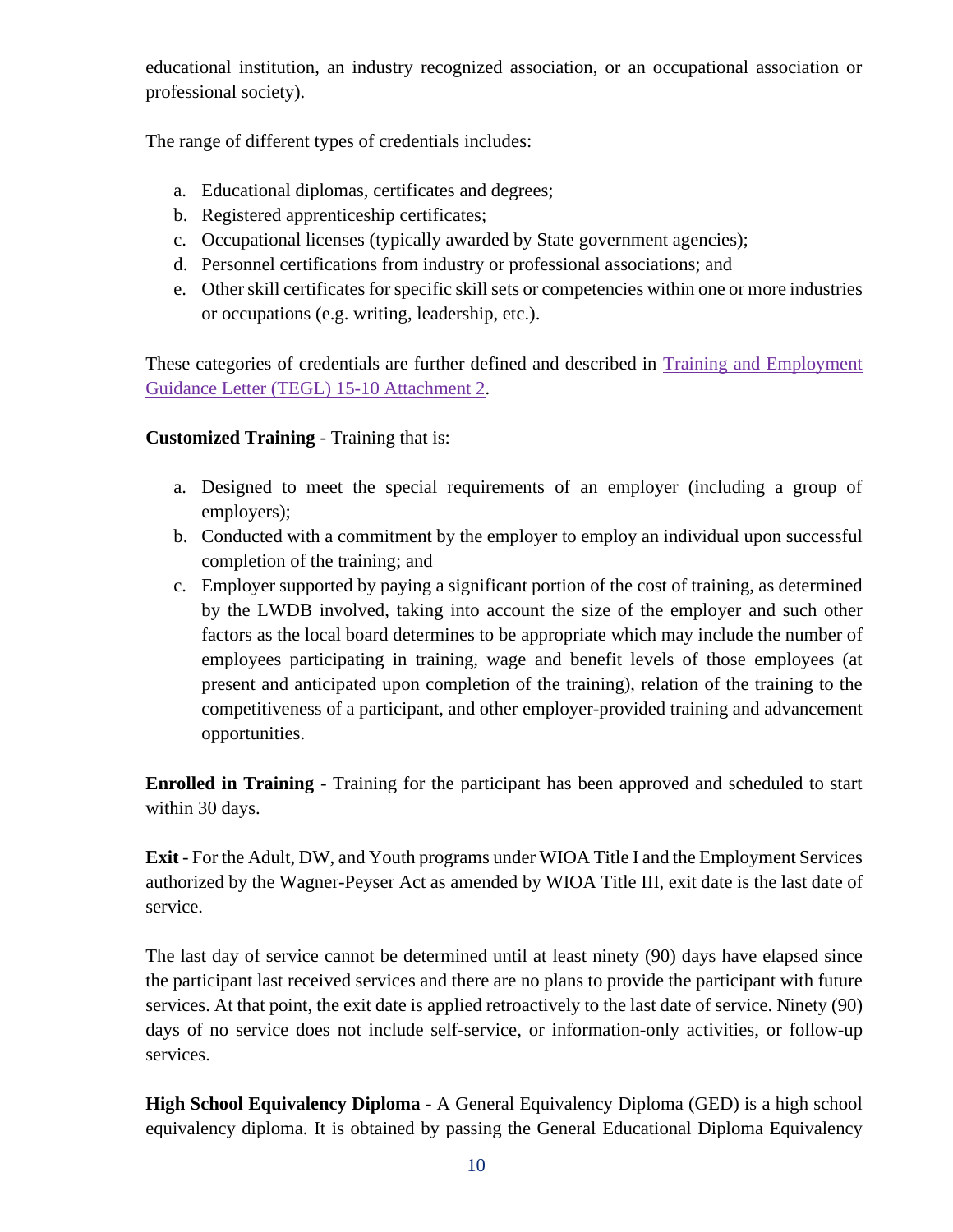Test that measures skills and knowledge generally associated with four years of traditional high school instruction.

### <span id="page-10-1"></span>**In-School Youth** - An individual who is:

- a. Attending school (as defined by State law);
- b. Not younger than age 14 or (unless an individual with a disability who is attending school under State law) older than age 21;
- c. A low-income individual; and
- d. One or more of the following:
	- i. Basic skills deficient;
	- ii. An English language learner;
	- iii. An offender;
	- iv. A homeless individual (as defined in section 41403(6) of the Violence Against Women Act of 1994 (42 U.S.C. 14043e–2(6));
	- v. A homeless child or youth (as defined in section 725(2) of the McKinney-Vento Homeless Assistance Act (42 U.S.C. 11434a(2));
	- vi. A runaway;
	- vii. In foster care or has aged out of the foster care system;
	- viii. A child eligible for assistance under section 477 of the Social Security Act (42 U.S.C. 677), or in an out-of- home placement;
	- ix. Pregnant or parenting;
	- x. A youth who is an individual with a disability; or
	- xi. An individual who requires additional assistance to complete an educational program or to secure or hold employment.

<span id="page-10-3"></span>**Occupational Skills Training** - An organized program of study that provides specific vocational skills that lead to proficiency in performing actual tasks and technical functions required by certain occupational fields at entry, intermediate, or advanced levels.

<span id="page-10-0"></span>**On-the-job Training (OJT)** - Provides reimbursements to employers to help compensate for the costs associated with skills upgrade training for newly hired employees and the lost production of current employees providing the training (including management staff). OJT training assists employers who are looking to expand their businesses and who need additional staff trained with specialized skills. OJT employers may receive up to 50% reimbursement of the wage rate (in certain circumstances up to 75%) of OJT trainees to help defray personnel training costs.

### <span id="page-10-2"></span>**Out-of-School Youth** - An individual who is:

- a. Not attending any school (as defined under State law);
- b. Not younger than age 16 or older than age 24; and
- c. One or more of the following:
	- i. A school dropout;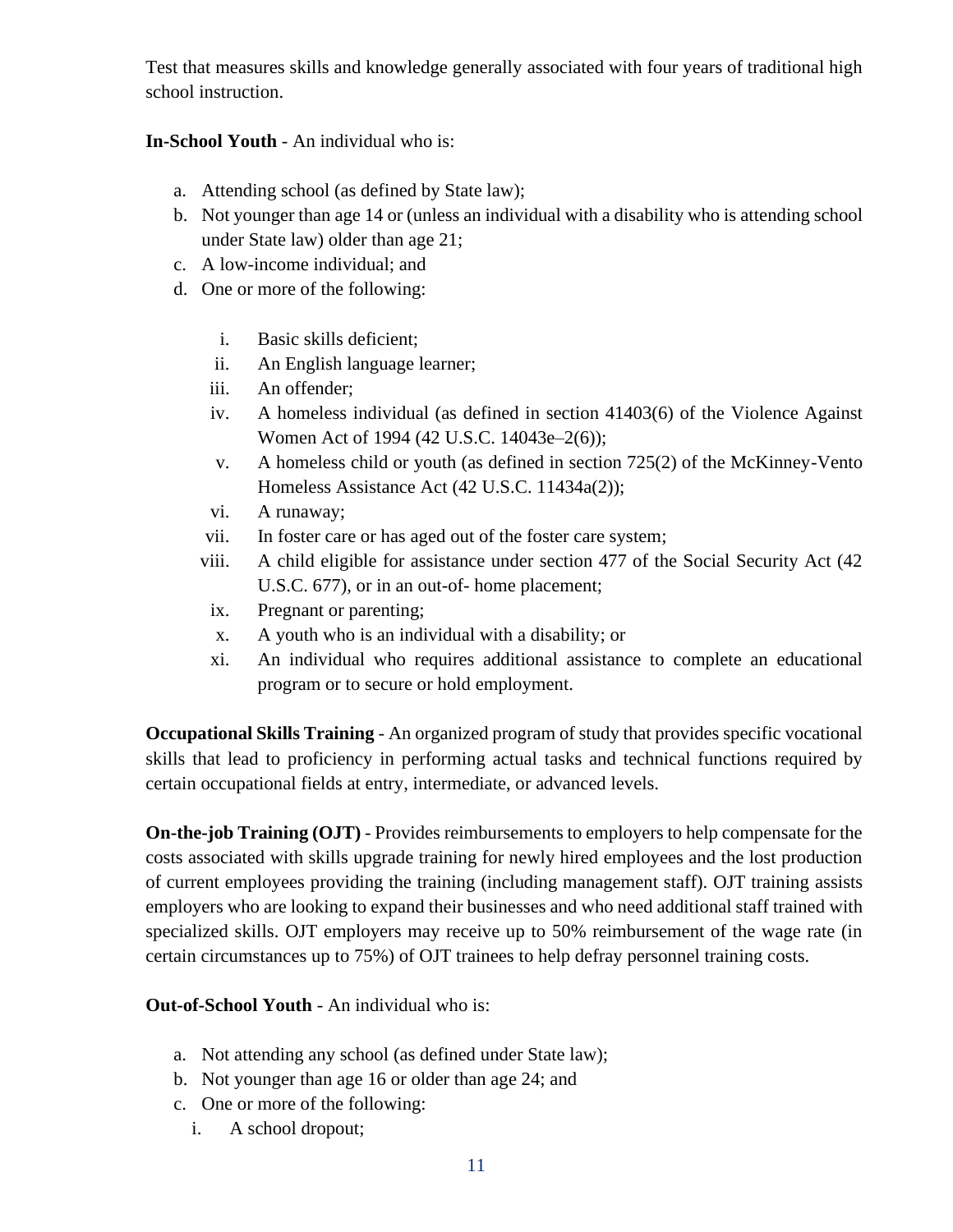- ii. A youth who is within the age of compulsory school attendance, but has not attended school for at least the most recent complete school year calendar quarter;
- iii. A recipient of a secondary school diploma or its recognized equivalent who is a lowincome individual and is basic skills deficient; or an English language learner;
- iv. An individual who is subject to the juvenile or adult justice system;
- v. A homeless individual (as defined in section 41403(6) of the Violence Against Women Act of 1994 (42 U.S.C. 14043e–2(6)));
- vi. A homeless child or youth (as defined in section 725(2) of the McKinney-Vento Homeless Assistance Act (42 U.S.C. 11434a(2));
- vii. A runaway;
- viii. In foster care or has aged out of the foster care system;
- ix. A child eligible for assistance under section 477 of the social Security Act (42 U.S.C. 677), or in an out-of- home placement;
- x. An individual who is pregnant or parenting;
- xi. A youth who is an individual with a disability; or
- xii. A low-income individual who requires additional assistance to enter or complete an educational program or to secure or hold employment.

<span id="page-11-0"></span>**Participant** - A reportable individual who has received staff-assisted services after satisfying all applicable programmatic requirements for the provision of services, such as eligibility determination and the completion of a full Employ Florida program application.

<span id="page-11-3"></span>**Period of Performance** - The period of performance for MSG is July 1 – June 30. Performance is reported on a quarterly and yearly basis. For more information on reporting timelines for WIOA primary indicators of performance please reference the [Reporting Timelines Tool,](https://www.dol.gov/sites/dolgov/files/ETA/Performance/pdfs/PIRL_Reporting_Timelines.xlsx) hosted by the U.S. Department of Labor.

<span id="page-11-4"></span>**Postsecondary Education** - The provision of a formal instructional program whose curriculum is designed primarily for students who have completed high school or a General Equivalency Diploma. This includes programs whose purpose is academic, vocational, continuing professional education, and excludes vocational and adult basic education programs.

<span id="page-11-1"></span>**Recognized Postsecondary Credential** - A credential consisting of an industry-recognized certificate or certification, a certificate of completion of an apprenticeship, a license recognized by the State of Florida or Federal Government, or an associate or baccalaureate degree.

<span id="page-11-2"></span>**Training Service** - Services described in WIOA Section 134(b)(3), which are provided through an Individual Training Account (ITA) or through a training contract, that may be provided to eligible individuals if it is determined, after an interview, evaluation or assessment, and career planning, that the individual:

• Is unlikely or unable to obtain or retain employment, that leads to economic selfsufficiency or wages comparable to or higher than wages from previous employment through career services alone;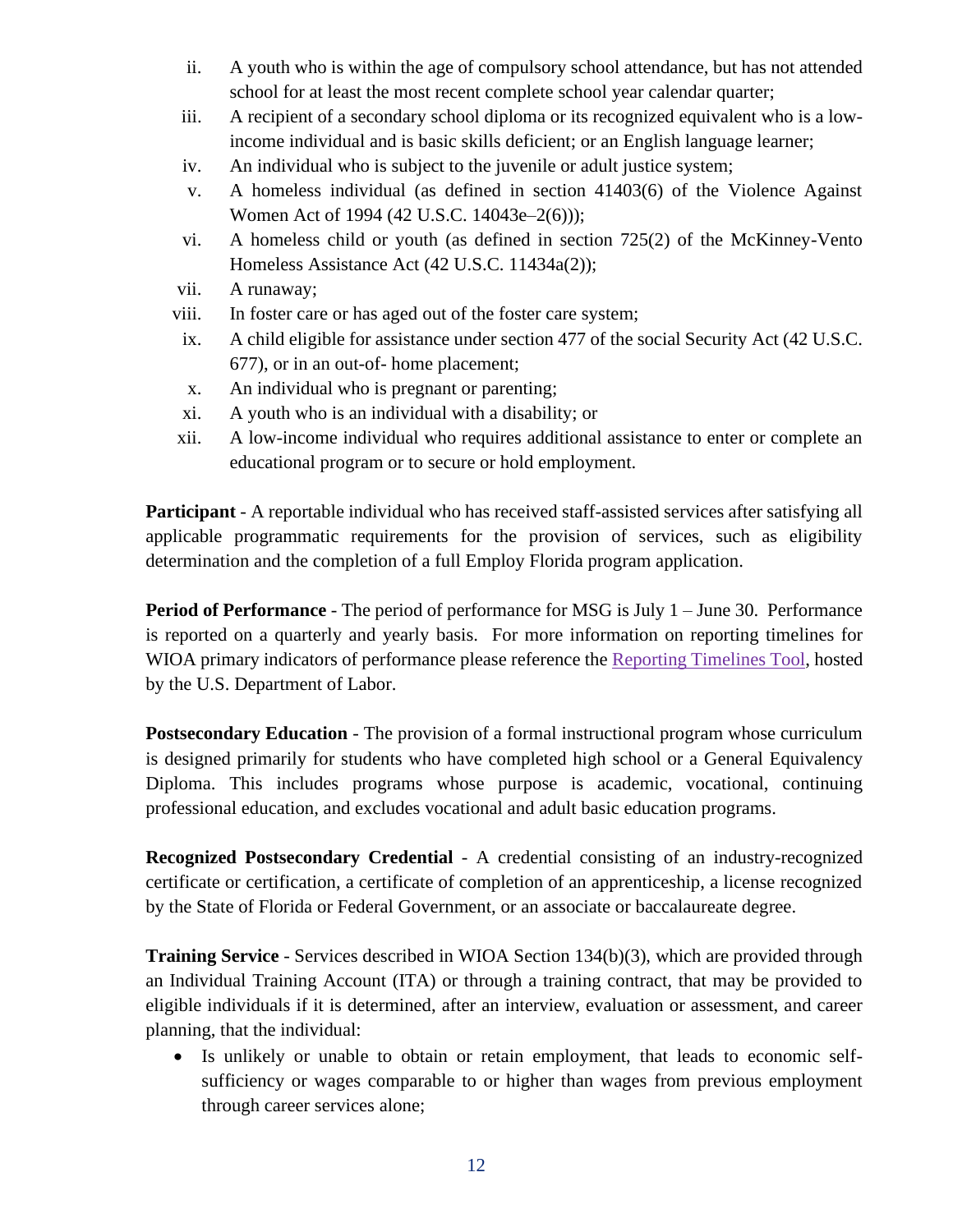- Requires training services to obtain or retain employment that leads to economic selfsufficiency or wages comparable to or higher than wages from previous employment, through career services alone; and
- Has the skills and qualifications to successfully participate in the selected program of training services.

<span id="page-12-1"></span>**Workforce Innovation and Opportunity Act (WIOA)** – Public law 113-128 which passed in July 2014, WIOA is the first federal reform of the workforce system in 15 years. WIOA replaces and modifies the Workforce Investment Act, which started in 1998. WIOA is designed to help job seekers access employment, education, training, and support services to succeed in the labor market and to match employers with the skilled workers they need to compete in the global economy. Congress passed the Act by a wide bipartisan majority; it is the first legislative reform in 15 years of the public workforce system. The majority of WIOA provisions become effective July 1, 2015. The goal of WIOA is to improve the quality of the workforce, increase economic self-sufficiency, reduce welfare dependency, meet employer skill requirements, and enhance the productivity and competitiveness of the nation.

<span id="page-12-2"></span>**Work Experience** - A work experience or internship is a planned, structured learning experience that takes place in a workplace setting for a limited time. Work experiences or internships may be paid or unpaid, as appropriate and consistent with other laws, such as the Fair Labor Standards Act. A work experience or internship may be arranged within the private for-profit sector, the non-profit sector, or the public sector. For youth, work experiences may also include:

- a. Pre-apprenticeship programs;
- b. Summer employment and other employment activities available throughout the school year;
- c. Internships and job shadowing; and
- d. OJT.

### <span id="page-12-0"></span>**10. Resources**

TEGL 10-16 Change 1: [Performance Accountability Guidance for Workforce Innovation and](https://wdr.doleta.gov/directives/corr_doc.cfm?DOCN=3255)  [Opportunity Act \(WIOA\) Title I, Title II, Title III, and Title IV Core Programs](https://wdr.doleta.gov/directives/corr_doc.cfm?DOCN=3255)

[Workforce GPS Youth Connections Community of Practice](https://youth.workforcegps.org/)

[Workforce GPS](https://www.workforcegps.org/)

Measurable Skills Gains Performance [Accountability Technical Assistance Module](https://performancereporting.workforcegps.org/MediaFiles/ws/performancereporting/Folders/%7BBE3097AE-AC83-4E4A-9145-2E5DFE9B93E4%7D/637019963033576068/index.html#/)

[Approved Test for EFL National Reporting System](http://www.nrsweb.org/)

[TABE 11/12 Grade Range Scale Score Guidance](https://tabetest.com/PDFs/TABE_GradeRange.pdf)